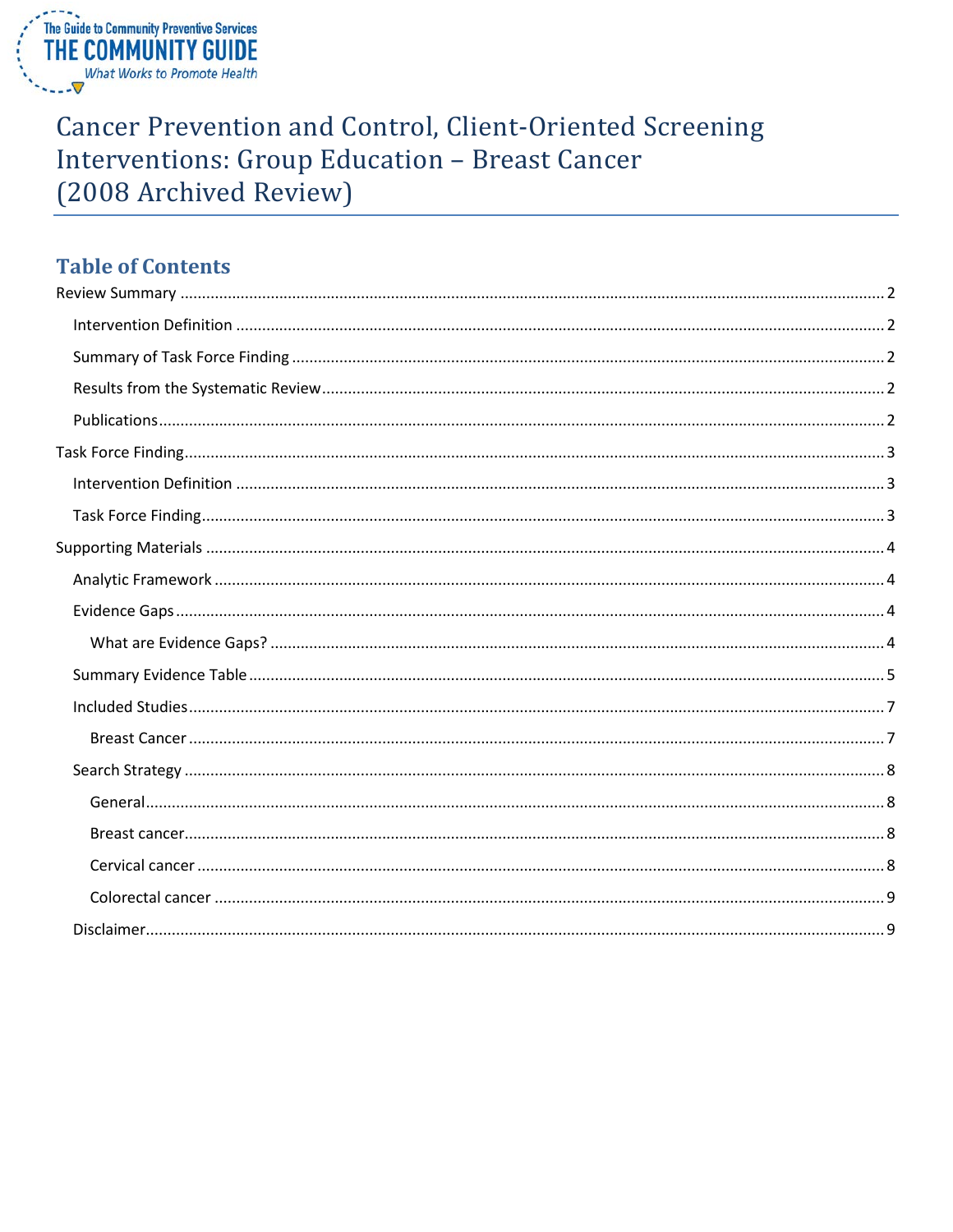

## **Review Summary**

#### <span id="page-1-1"></span><span id="page-1-0"></span>**Intervention Definition**

Group education conveys information on indications for, benefits of, and ways to overcome barriers to screening with the goal of informing, encouraging, and motivating participants to seek recommended cancer screenings. Group education can be delivered in many settings, by different types of educators and can include various topics.

#### <span id="page-1-2"></span>**Summary of Task Force Finding**

The Community Preventive Services Task Force finds insufficient evidence to determine the effectiveness of group education in increasing screening for breast cancer.

The Task Force has related findings for group education specific to:

- Cervical cancer (insufficient evidence)
- Colorectal cancers (insufficient evidence)

#### <span id="page-1-3"></span>**Results from the Systematic Review**

Seven studies with eight study arms (one study included two separate interventions) qualified for the systematic review but their findings were inconsistent.

These findings were based on a systematic review of all available studies, conducted on behalf of the Task Force by a team of specialists in systematic review methods, and in research, practice and policy related to cancer prevention and control.

#### <span id="page-1-4"></span>**Publications**

Baron RC, Rimer BK, Breslow RA, et al. [Client-directed interventions to increase community demand for breast, cervical,](http://www.thecommunityguide.org/cancer/screening/client-oriented/Cancer2008_ClientDirected_Demand.pdf)  [and colorectal cancer screening: a systematic review](http://www.thecommunityguide.org/cancer/screening/client-oriented/Cancer2008_ClientDirected_Demand.pdf) [www.thecommunityguide.org/cancer/screening/clientoriented/Cancer2008\_ClientDirected\_Demand.pdf]. *Am J Prev Med* 2008;35(1S): S34-55.

Task Force on Community Preventive Services. Recommendations for client- [and provider-directed interventions to](http://www.thecommunityguide.org/cancer/screening/client-oriented/Cancer2008_TaskForceRecs.pdf)  [increase breast, cervical, and colorectal cancer screening](http://www.thecommunityguide.org/cancer/screening/client-oriented/Cancer2008_TaskForceRecs.pdf) [www.thecommunityguide.org/cancer/screening/clientoriented/Cancer2008\_TaskForceRecs.pdf]. *Am J Prev Med* 2008;35(1S): S21-5.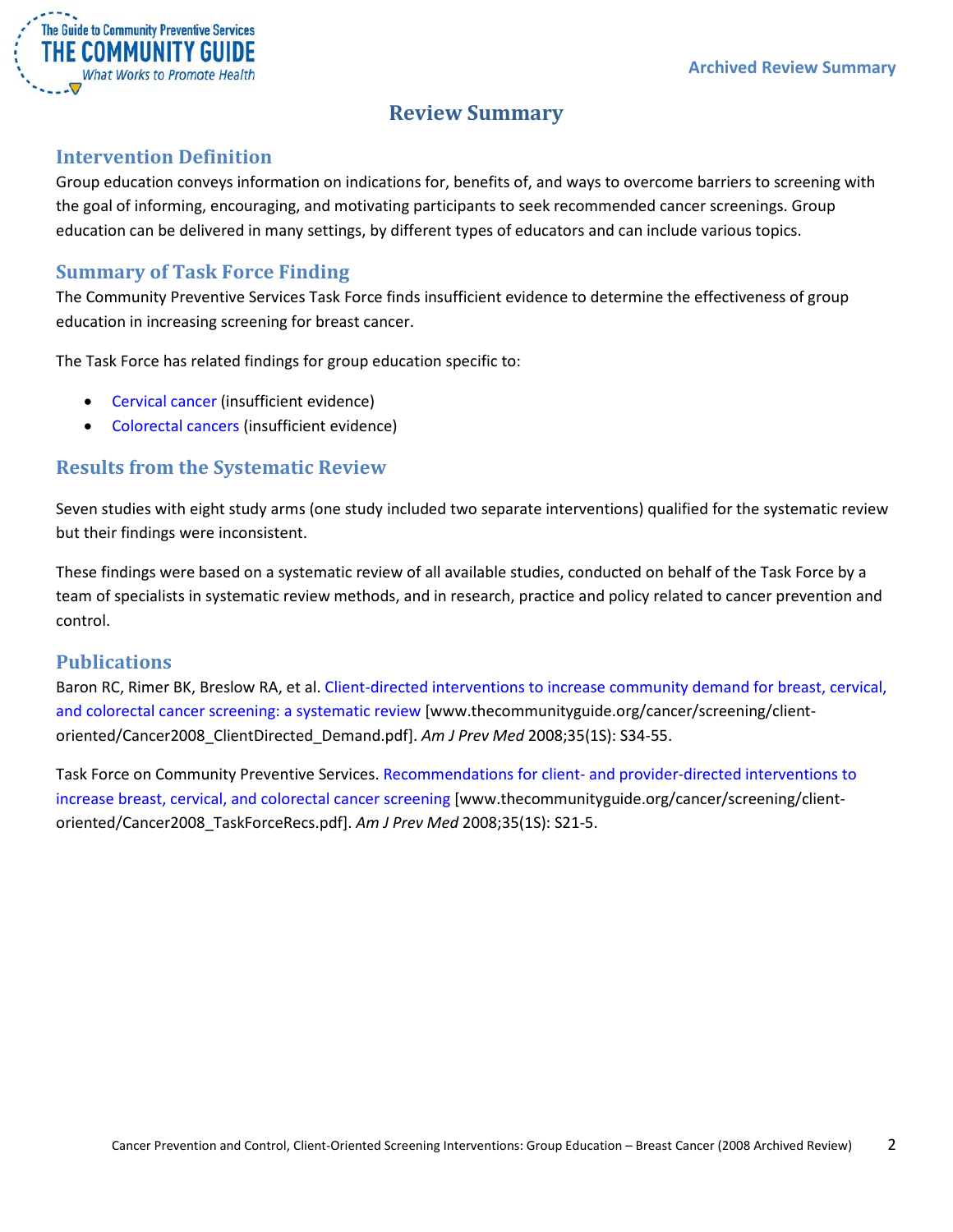# **Community Preventive Services**<br>Task Force

#### **Archived Task Force Finding**

<span id="page-2-0"></span>*The following Task Force finding and supporting materials are for group education interventions to increase breast, cervical, and colorectal cancer screening.*

## **Task Force Finding**

#### <span id="page-2-1"></span>**Intervention Definition**

Group education sessions are usually conducted by health educators or trained laypeople, using slide presentations or other teaching aids in a lecture or interactive setting. These sessions convey information on indications for, benefits of, and ways to overcome barriers to screening, with the goal of informing, encouraging, and motivating participants to seek recommended screenings.

#### <span id="page-2-2"></span>**Task Force Finding (July 2008)\***

Evidence is insufficient to determine the effectiveness of group education in increasing screening for breast cancer (based on inconclusive findings), cervical cancer (based on a small number of studies with inconsistent findings and methodological limitations), and colorectal cancer (based on a single study with mixed results).

\*From the following publication:

Task Force on Community Preventive Services. Recommendations for client- [and provider-directed interventions to](http://www.thecommunityguide.org/cancer/screening/client-oriented/Cancer2008_TaskForceRecs.pdf)  [increase breast, cervical, and colorectal cancer screening](http://www.thecommunityguide.org/cancer/screening/client-oriented/Cancer2008_TaskForceRecs.pdf) [www.thecommunityguide.org/cancer/screening/clientoriented/Cancer2008\_TaskForceRecs.pdf]. *Am J Prev Med* 2008;35(1S): S21-5.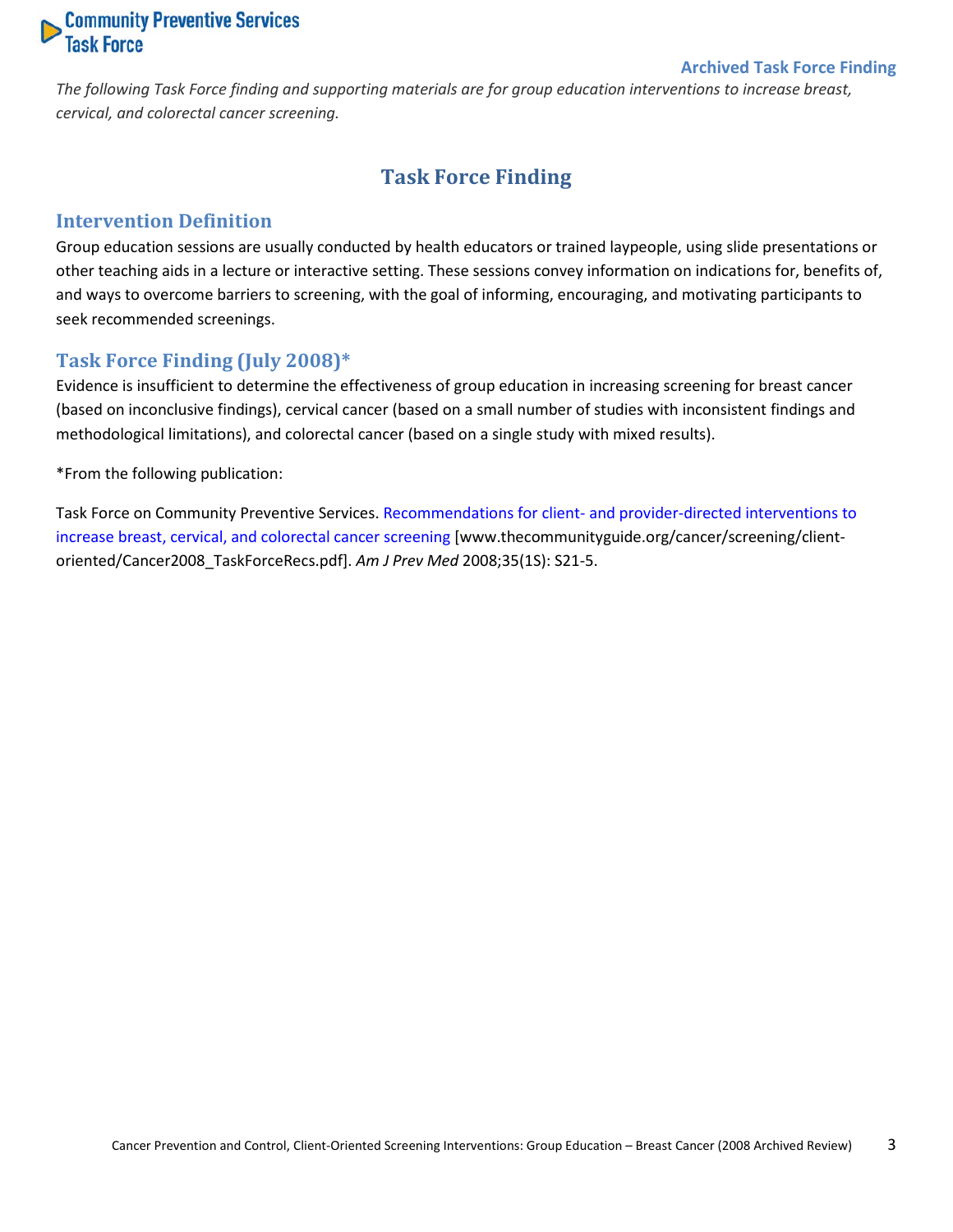

## **Supporting Materials**

#### <span id="page-3-1"></span><span id="page-3-0"></span>**Analytic Framework**

See Figure 1 on page S36 of Baron RC, Rimer BK, Breslow RA, et al. [Client-directed interventions to increase community](http://www.thecommunityguide.org/cancer/screening/client-oriented/Cancer2008_ClientDirected_Demand.pdf)  [demand for breast, cervical, and colorectal cancer screening: a systematic review](http://www.thecommunityguide.org/cancer/screening/client-oriented/Cancer2008_ClientDirected_Demand.pdf) [www.thecommunityguide.org/cancer/screening/client-oriented/Cancer2008\_ClientDirected\_Demand.pdf]. *Am J Prev Med* 2008;35(1S): S34-55.

### <span id="page-3-2"></span>**Evidence Gaps**

#### <span id="page-3-3"></span>**What are Evidence Gaps?**

Each Community Preventive Services Task Force (Task Force) review identifies critical evidence gaps—areas where information is lacking. Evidence gaps can exist whether or not a recommendation is made. In cases when the Task Force finds insufficient evidence to determine whether an intervention strategy works, evidence gaps encourage researchers and program evaluators to conduct more effectiveness studies. When the Task Force recommends an intervention, evidence gaps highlight missing information that would help users determine if the intervention could meet their particular needs. For example, evidence may be needed to determine where the intervention will work, with which populations, how much it will cost to implement, whether it will provide adequate return on investment, or how users should structure or deliver the intervention to ensure effectiveness. Finally, evidence may be missing for outcomes different from those on which the Task Force recommendation is based.

#### *General:*

- How does the effectiveness of interventions to increase community demand for screening vary with the health literacy of a target population or subpopulation?
- How can newer methods of communication—including automated telephone calls and Internet-delivered applications—be used to improve delivery, acceptance, and effectiveness of these interventions?
- How effective are these interventions in increasing screening by colorectal endoscopy or by double contrast barium enema (for which no qualifying studies were identified)?
- What is required to disseminate and implement effective interventions in community settings across the United States?
- How can or should these approaches be applied to assure that screening, once initiated, is maintained at recommended intervals?
- With respect to interventions that may be tailored to individuals, how are effective tailoring programs adapted, disseminated, and implemented in community-based settings across the United States?
- Are these interventions potentially effective in increasing screening of these cancer sites?
- Do these interventions result in other positive or negative changes in healthcare services (e.g., blood pressure monitoring or adult immunization) or health behaviors (e.g., smoking or physical activity)?

#### *Group Education*

It has been difficult to generalize about the effectiveness of group education because of the variety of groups, settings, educators, and styles. Yet despite insufficient evidence of overall effectiveness, group education could be effective among selected subsets of the population, in certain settings, or under certain conditions. Thus, we encourage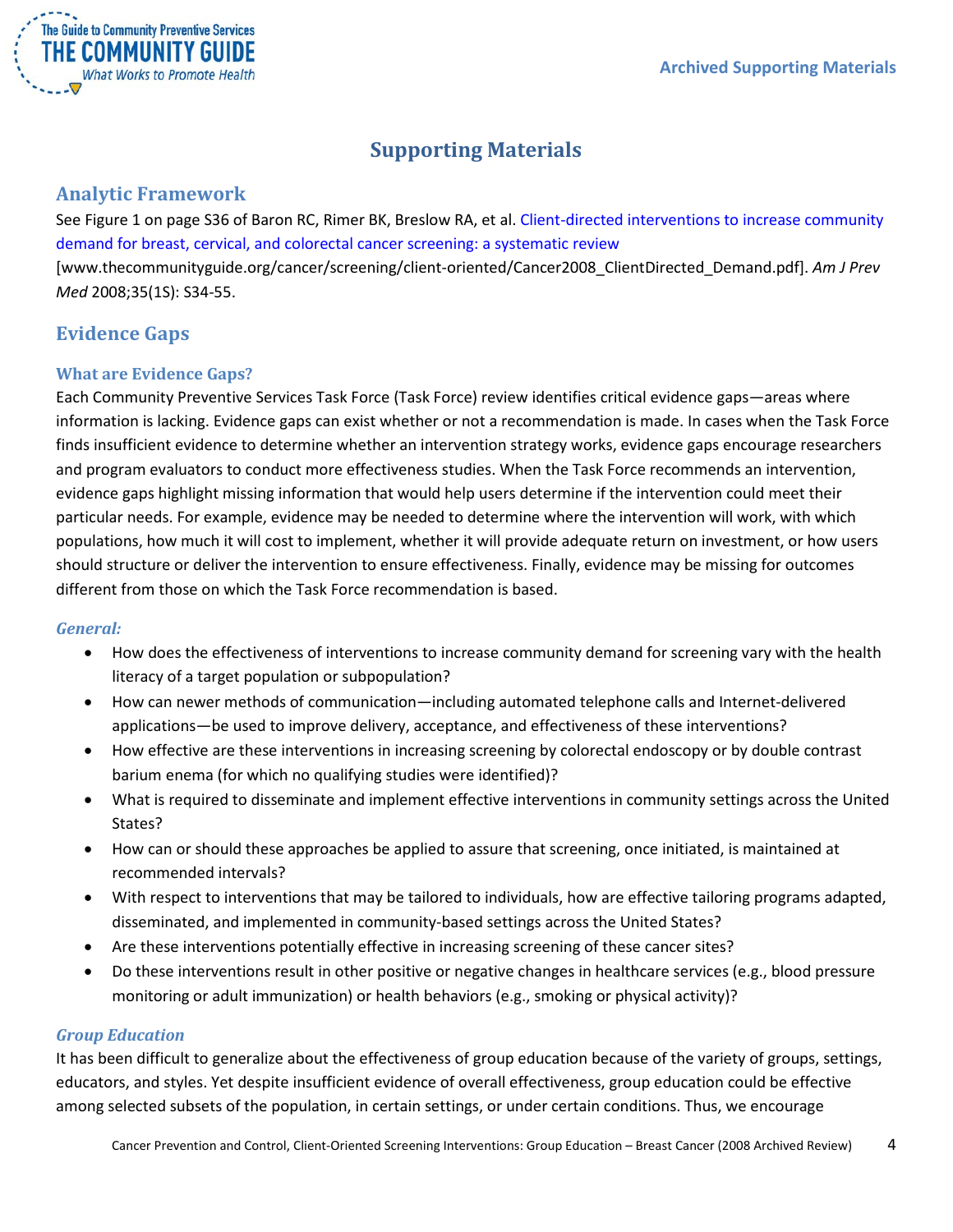researchers to address additional basic questions that carefully examine specific elements of group education and target populations. We also encourage voluntary health organizations and public health agencies that remain committed to group education to collect additional evaluation data, where possible, to assess such programs as practiced.

- Is group education more effective in some settings than in others or when delivered in particular formats or by particular kinds of educators?
- Do some populations benefit more from group education than from other interventions?
- What are the minimal and optimal number, length, and intensity of group education sessions for intervention effectiveness and how does effectiveness vary by screening site and screening histories of populations?
- Are there optimal combinations of information and motivational content within group education interventions?
- Is group education effective when combined with other interventions, such as one-on-one education?
- What is the cost effectiveness of group education?

#### **Author (Pub year), Study Period, Intervention Design, Category, Execution Study Location, Setting type Population Description Interventions Studied, Comparison, and Number of Participants Outcome/Effect Size and Statistical Significance** Aiken, 1994 (1987-1989) **Intervention:** Group Education **Design Category:** Greatest suitability **Execution: Fair** Phoenix, AZ, Urban; Community organizations (religious, business/professional, social, educational, political and service organization). Almost 100% Caucasian population; mean age ~52 years; Income "categories" b/w 40,000 and 60,000. About 30% had ever had a mammogram prior to the intervention 1. Didactic Education program alone - increase perceived severity & decrease perceived barriers (n= 48) 2. Interactive Education plus psychological program; the E program + 5 compliance exercises (n= 64) 3. Comparison (n= 54) Completed mammography determined by self report (6 months post intervention): 1 vs.  $3 = 25$  pct pt (p<.05) 2 vs.  $3 = 23.9$  pct pt (p<.05) Erwin 1996 (1993–1994) **Intervention:** Group Education **Design:** Before/after **Design Category:** Least suitable **Execution: Fair** Arkansas, Rural; Community-wide (churches and community groups). Average age 53 years (range 16-93); 70% had a high school degree or less; only African American participants analyzed (only 2 non African American participants) 1. Interactive Witness Project Intervention Program; relied on witness role models (African American women who were survivors of breast or cervical cancer) 2. Comparison (no education) total  $n = 152$ Completed mammography determined by self report by telephone interview (6 months post intervention) 1 vs.  $2 = 10.9$  pct pt (p<.05)

#### <span id="page-4-0"></span>**Summary Evidence Table**

The Guide to Community Preventive Services THE COMMUNITY GUIDE **What Works to Promote Health**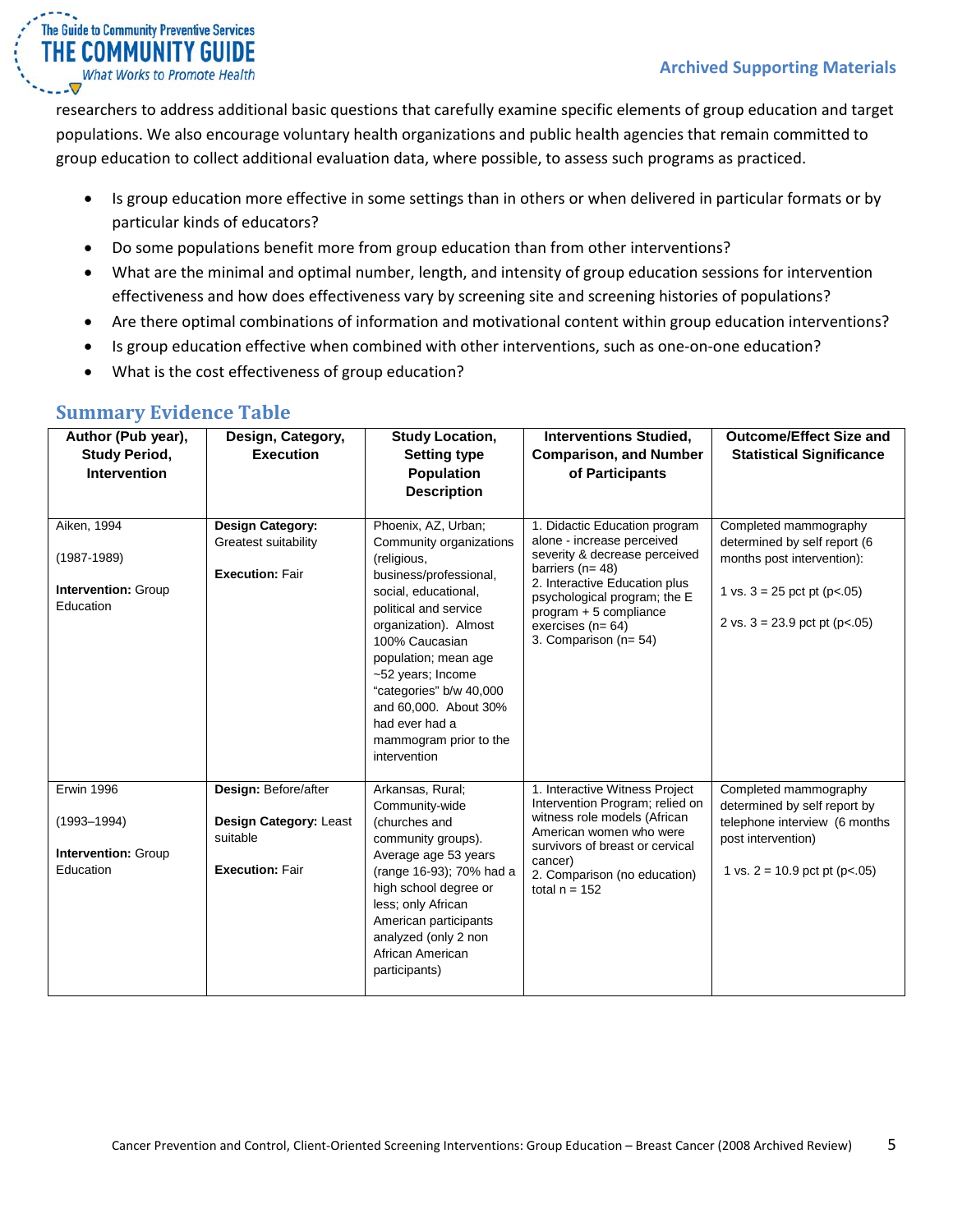#### **Archived Supporting Materials**



What Works to Promote Health  $\overline{\nabla}$ 

| Author (Pub year),<br><b>Study Period,</b><br><b>Intervention</b>                       | Design, Category,<br><b>Execution</b>                                                                                 | <b>Study Location,</b><br><b>Setting type</b><br><b>Population</b><br><b>Description</b>                                                                                                                                                                                                                | <b>Interventions Studied,</b><br><b>Comparison, and Number</b><br>of Participants                                                                                                                                                                                                                                                   | <b>Outcome/Effect Size and</b><br><b>Statistical Significance</b>                                                                                                            |
|-----------------------------------------------------------------------------------------|-----------------------------------------------------------------------------------------------------------------------|---------------------------------------------------------------------------------------------------------------------------------------------------------------------------------------------------------------------------------------------------------------------------------------------------------|-------------------------------------------------------------------------------------------------------------------------------------------------------------------------------------------------------------------------------------------------------------------------------------------------------------------------------------|------------------------------------------------------------------------------------------------------------------------------------------------------------------------------|
| <b>King 1998</b><br>(Sept. 1993 - Feb. 1995)<br><b>Intervention: Group</b><br>Education | Design: Randomized<br>trial (Group)<br><b>Design Category:</b><br>Greatest suitability<br><b>Execution: Fair</b>      | Pennsylvania and North<br>Carolina, Mixed<br>Urbanicity, Community<br>wide. 77% White, 23%<br>African American; Senior<br>citizen housing in<br>Philadelphia (urban), and<br>North Carolina<br>(rural/mixed); Aged 65 -<br>84; 67% high school<br>education or less. No<br>mammogram in past 2<br>years | 1. Interactive - program<br>designed to overcome<br>misconceptions about<br>mammography and breast<br>cancer + video and $Q & A$<br>project ( $n = 115$ )<br>2. Usual care - Medicare flier<br>$(n = 122)$                                                                                                                          | Completed mammography<br>determined by self report (6<br>months):<br>1 vs. $2 = 5$ pct pt (ns)                                                                               |
| Maxwell, 2003<br>(Feb. 1998 - Feb. 2000)<br>Intervention: Group<br>Education            | Design: Randomized<br>trial (Group)<br>Design Category:<br>Greatest suitability<br><b>Execution: Fair</b>             | LA County, CA; Urban,<br>Community-wide<br>Mean age 63.5 years,<br>Filipino American, Low<br>SES                                                                                                                                                                                                        | 1. Small group education<br>about breast and cervical<br>cancer screening; culturally<br>tailored to Filipino American<br>women - led by Filipino<br>American female healthcare<br>workers ( $n = 213$ )<br>2. Comparison - same<br>program with content focus on<br>physical activity ( $n = 234$ )                                | Determined by self report<br>telephone interviews (12<br>months):<br>Completed mammography:<br>1 vs. $2 = 3$ pct pt (ns)<br>Completed Pap test:<br>1 vs. $2 = 0$ pct pt (ns) |
| Mishra, 1998<br>(Exact dates NR $\sim$ 10<br>weeks)<br>Intervention: Group<br>Education | Design: Randomized<br>trial (Individual)<br><b>Design Category:</b><br>Greatest suitability<br><b>Execution: Good</b> | Orange County, CA;<br>Mixed Urbanicity,<br>community-based<br>primary care clinics.<br>Women ages 37-49,<br>100% Latino, ~ 50%<br>income <\$10K, 92% <13<br>yrs education, $\sim$ 80%<br>non-US born No<br>mammography in the last<br>2 years                                                           | 1. Interactive 4 sessions (2)<br>hrs, 2 x week) addressing<br>different aspects of breast<br>cancer prevention. Women<br>were paid \$25 for their<br>participation at each<br>educational session ( $n = 51$ )<br>2. No intervention given ( $n =$<br>37)                                                                           | Completed mammography (in<br>the past year) determined by<br>self report (~8 weeks):<br>1 vs. $2 = -1$ pct pt (ns)                                                           |
| Navarro, 1998<br>(Exact dates NR, 12<br>weeks)<br>Intervention: Group<br>Education      | Design: Randomized<br>trial (Group)<br><b>Design Category:</b><br>Greatest suitability<br><b>Execution: Fair</b>      | San Diego, CA,<br>Community-based<br>Women ages 18-72,<br>100% Latina, Average<br>age: 34,<br>7 years of formal<br>education<br>Median gross income:<br>12K                                                                                                                                             | 1. 12 weekly small-group ed<br>sessions about breast and<br>cervical cancer screening.<br>Sessions were conducted by<br>consejeras (Latina women<br>recruited to provide health<br>education) in natural social<br>networks ( $n = 199$ )<br>2. Participants received<br>generic community living skills<br>education ( $n = 162$ ) | Determined by self-report:<br>Completed mammography: 1<br>$vs. 2 = 7\% (ns)$<br>Completed Pap test:<br>1 vs. $2 = 9.1\%$ (p<.05)                                             |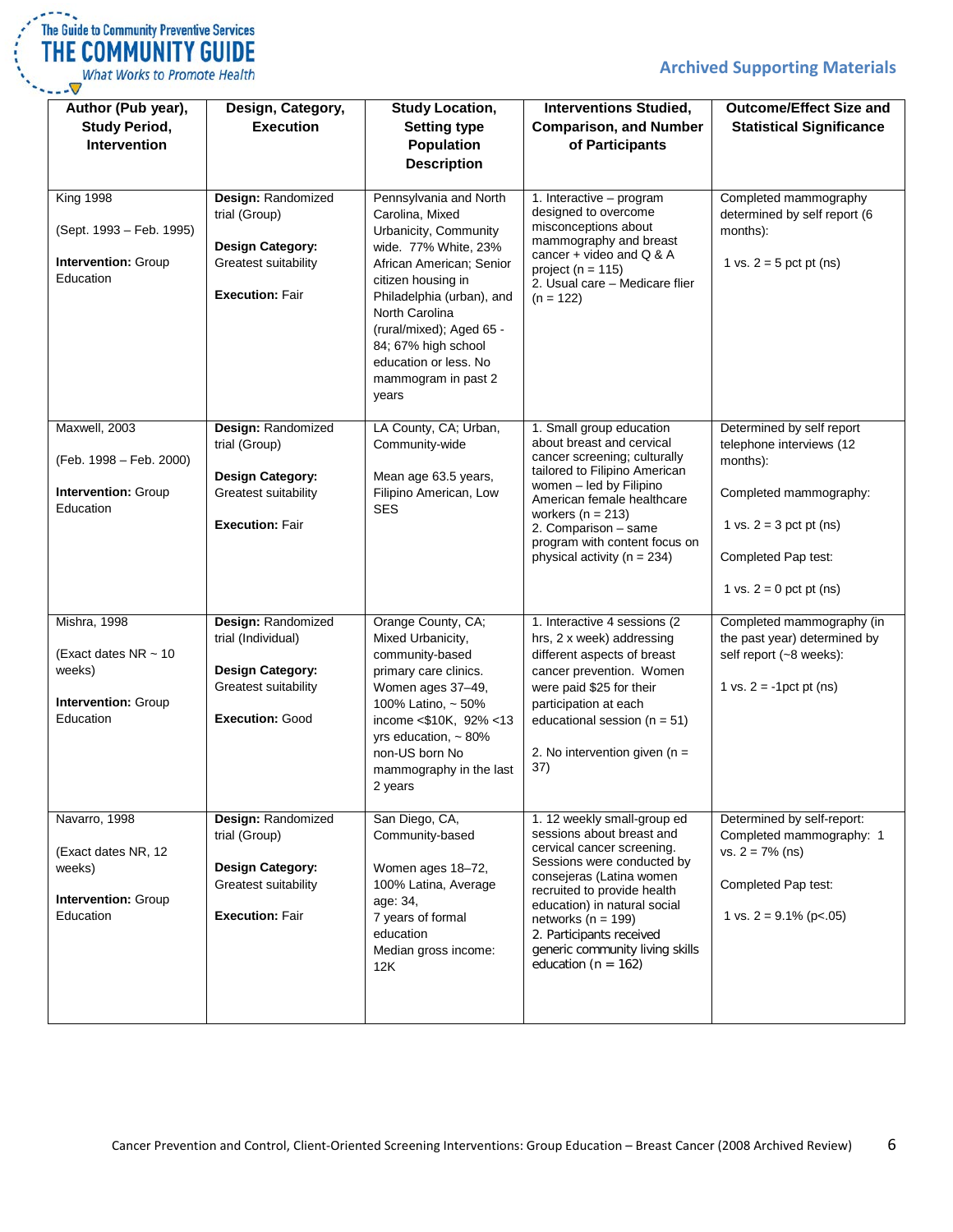#### **Archived Supporting Materials**

| $\mathcal{L} = \mathcal{L} \times \mathcal{L}$ | The Guide to Community Preventive Services |
|------------------------------------------------|--------------------------------------------|
|                                                | THE COMMUNITY GUIDE                        |
|                                                | What Works to Promote Health               |

| Author (Pub year),<br><b>Study Period,</b><br><b>Intervention</b>                       | Design, Category,<br><b>Execution</b>                                                                            | <b>Study Location,</b><br><b>Setting type</b><br><b>Population</b><br><b>Description</b>                                                                                            | <b>Interventions Studied,</b><br><b>Comparison, and Number</b><br>of Participants                                                                                                                                                                                                                                                                                                                                                                                                                                                                                                      | <b>Outcome/Effect Size and</b><br><b>Statistical Significance</b>                                                                                                                            |
|-----------------------------------------------------------------------------------------|------------------------------------------------------------------------------------------------------------------|-------------------------------------------------------------------------------------------------------------------------------------------------------------------------------------|----------------------------------------------------------------------------------------------------------------------------------------------------------------------------------------------------------------------------------------------------------------------------------------------------------------------------------------------------------------------------------------------------------------------------------------------------------------------------------------------------------------------------------------------------------------------------------------|----------------------------------------------------------------------------------------------------------------------------------------------------------------------------------------------|
| Skinner 2000<br>${1138}$<br>(Feb 1995 - March 1997)<br>Intervention: Group<br>Education | Design Category:<br>Greatest suitability<br><b>Execution: Fair</b>                                               | St Louis, MO, Urban,<br>Low-income independent<br>elderly community<br>housing. Mean age: 73<br>yrs, 45% >75 yrs 99%<br>African-American, low<br>income, 10 yrs of<br>education 64% | 1. Sessions led by health care<br>professionals (Learn, Share<br>and Live) designed to promote<br>understanding about breast<br>cancer and screening $(n = 69)$<br>2. Comparison site ( $n = 83$ )                                                                                                                                                                                                                                                                                                                                                                                     | Completed mammography<br>determined by self-report (2<br>years):<br>1 vs. $2 = 24$ pct pt (p<.05)                                                                                            |
| Weinrich 1993<br>${791}$<br>(Fall 1990 - May 1991)<br>Intervention: Group<br>Education  | Design: Randomized<br>trial (Group)<br><b>Design Category:</b><br>Greatest suitability<br><b>Execution: Good</b> | South Carolina, Council<br>on Aging congregate<br>elderly meal sites<br>77.2% female, 50.3%<br>white, 49.7% black,<br>59.6% income ≤\$5800,<br>55% widowed<br>mean age: 72          | Interventions: individual ed<br>program at meal site. FOBT<br>kit distributed at interview<br>1. Didactic: Elderly educators<br>(EE) leading the 'traditional<br>method' as<br>teachers/demonstrators<br>2. Didactic Adaptation for<br>Aging Changes (AAC): used<br>techniques to modify the ACS<br>presentation to accommodate<br>for normal aging changes (i.e.<br>increase time needed for<br>learning etc)<br>3. Didactic Combination of 1+2<br>4. Comparison group<br>'Traditional Method' = standard<br>ACS presentation & handout<br>about colorectal cancer<br>Total $n = 171$ | Completed FOBT determined<br>by returned FOBT kit 6 days<br>after interview/intervention:<br>1 vs. $4 = 5$ pct pt (p<.05)<br>2 vs. $4 = -13$ pct pt (p<.05)<br>3 vs. $4 = 37$ pct pt (p<.05) |

#### <span id="page-6-0"></span>**Included Studies**

#### <span id="page-6-1"></span>**Breast Cancer**

Aiken L, West S, Woodward C. Increasing screening mammography in asymptomatic women: evaluation of a secondgeneration, theory-based program. *Health Psychol* 1994;13:526 –38.

Erwin D, Spatz T, Ches R, Stotts C, Hollenberg J, Deloney L. Increasing mammography and breast self-examination in African American women using the Witness Project Model. *J Cancer Educ* 1996;11:210 –5.

King E, Rimer B, Benincasa T, Harrop C, Amfoh K, Bonney G. Strategies to encourage mammography use among women in senior citizens' housing facilities. *J Cancer Educ* 1998;13:108 –15.

Maxwell AE, Bastani R, Vida P, Warda US. Results of a randomized trial to increase breast and cervical cancer screening among Filipino American women. *Prev Med* 2003;37:102–9.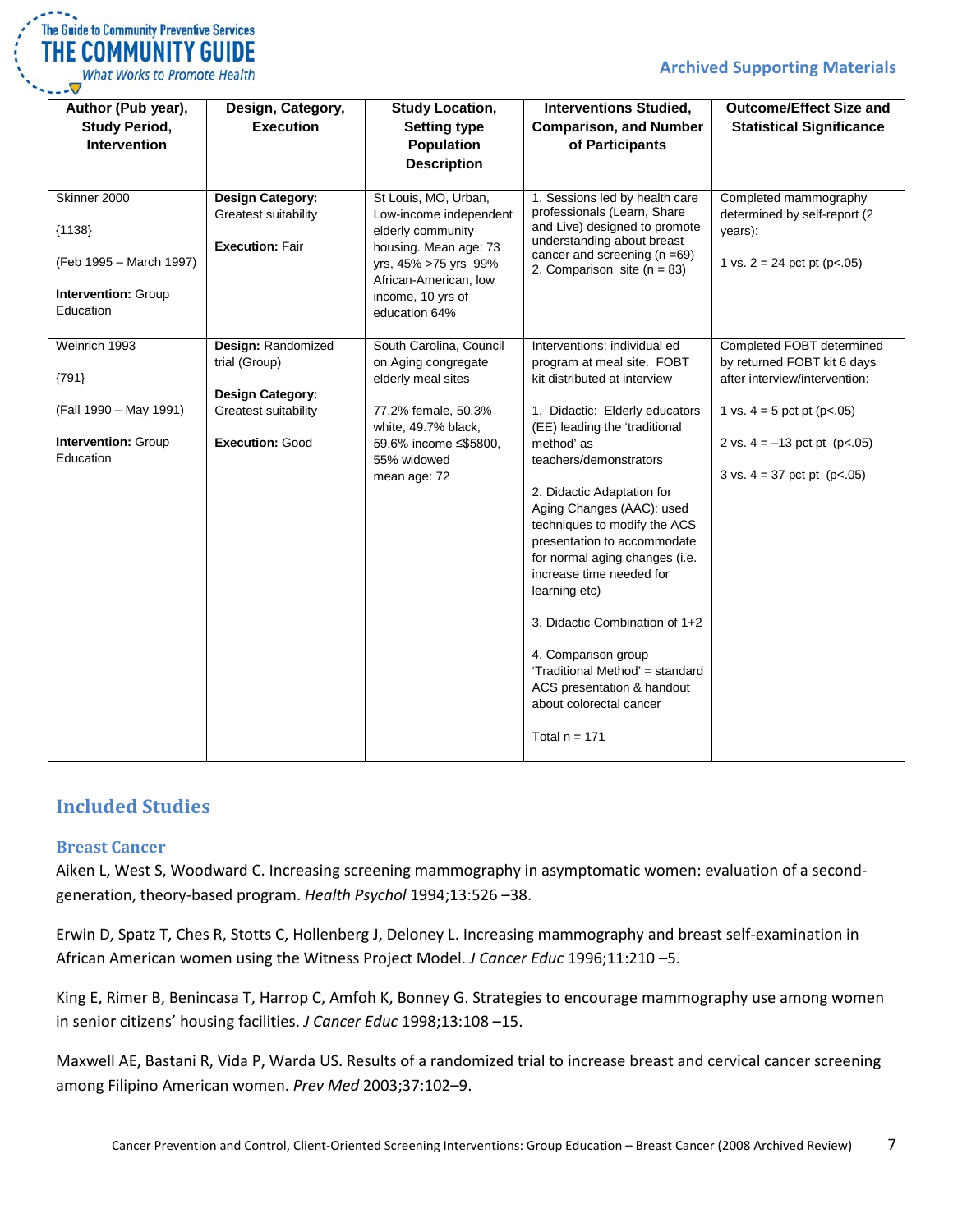

Mishra S, Chavez L, Magana J, Nava P, Valdez R, Hubbell F. Improving breast cancer control among Latinas: evaluation of a theory-based educational program. *Health Educ Behav* 1998;25:653–70.

Navarro A, Senn K, McNicholas L, Kaplan R, Roppe B, Campo M. Por La Vida model intervention enhances use of cancer screening tests among Latinas. *Am J Prev Med* 1998;15:32– 41.

Skinner C, Arfken C, Waterman B. Outcomes of the Learn, Share & Live Breast Cancer Education Program for Older Urban Women. *Am J Public Health* 2000;90:1229 –34.

#### <span id="page-7-0"></span>**Search Strategy**

*The following outlines the search strategy used for these reviews of interventions to increase breast, cervical, and colorectal cancer screening: Client Reminders (archived); Client Incentives (archived); Mass Media Targeting Clients (archived); Small Media Targeting Clients; Group Education for Clients (archived); One-on-One Education for Clients (archived); Reducing Structural Barriers for Clients (archived); Reducing Client Out-of-Pocket Costs (archived); Provider Assessment and Feedback (archived); Provider Incentives (archived).*

To establish the evidence base the team searched five computerized databases from the earliest entries in each through November 2004: MEDLINE, database of the National Library of Medicine (from 1966); the Cumulative Index to Nursing and Allied Health database (CINAHL, from 1982); the Chronic Disease Prevention database (CDP, Cancer Prevention and Control subfield, from 1988); PsycINFO (from 1967); and the Cochrane Library databases. Medical subject headings (MeSH) searched (including all subheadings) are shown below. The team also scanned bibliographies from key articles and solicited other citations from other team members and subject-matter experts. Conference abstracts were not included because, according to Community Guide criteria, they generally do not provide enough information to assess study validity and to address the research questions.

The search identified over 9000 citations whose titles and abstracts were screened for potential relevance to interventions and outcomes of interest; of these, 580 articles were retrieved for full-text review.

Search terms used in five electronic databases to find studies for inclusion in the systematic reviews of cancer screening. Searches were conducted to find all studies of cancer screening including those specific to screening for breast, cervical, or colorectal cancer.

#### <span id="page-7-1"></span>**General**

Neoplasms—combined with any of the following headings: Early detection Mass screening Multiphasic screening Preventive health services Screening

#### <span id="page-7-2"></span>**Breast cancer**

Breast neoplasms Mammography

<span id="page-7-3"></span>**Cervical cancer** Cervical intraepithelial neoplasia